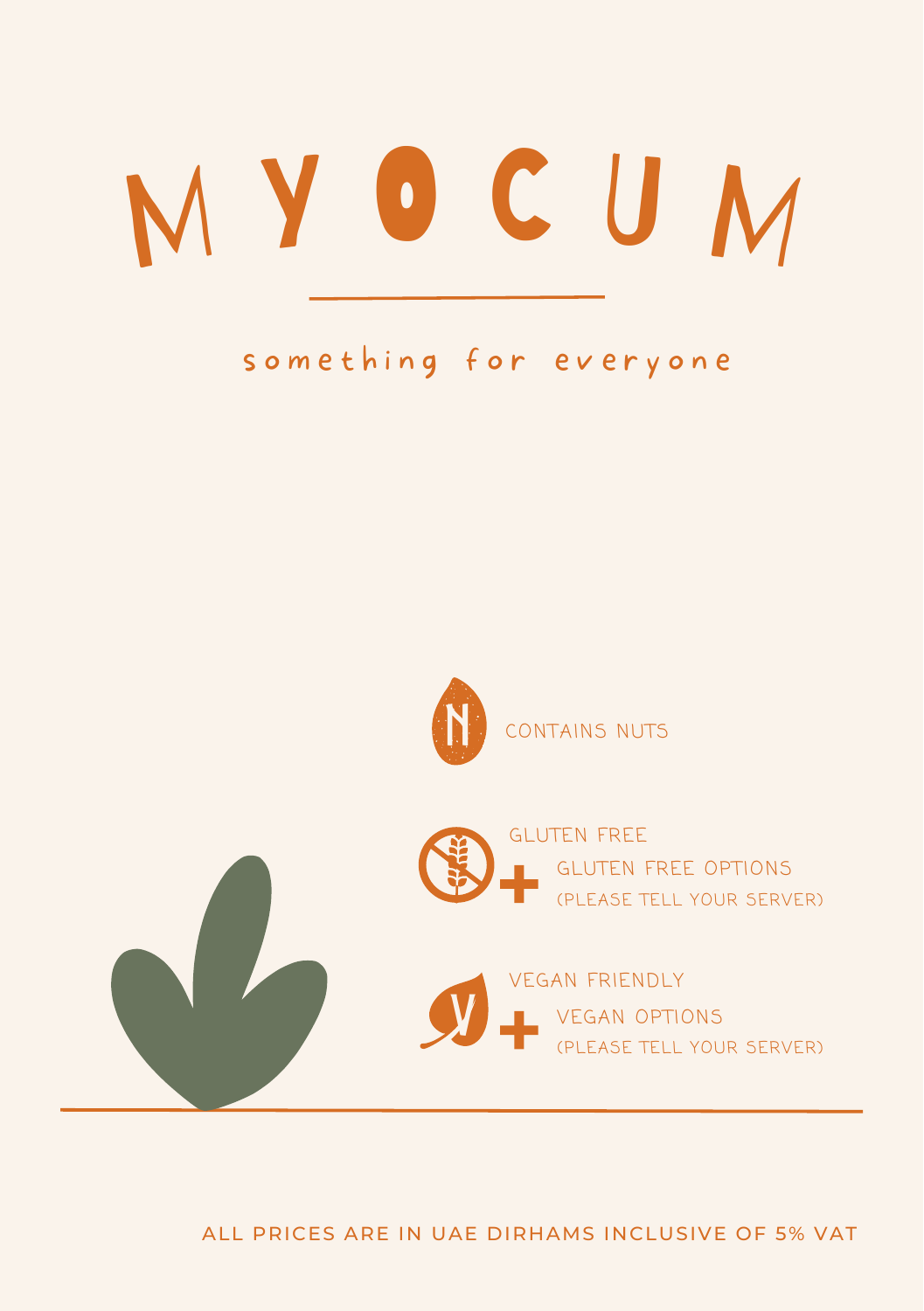### something for everyone



**"YOU LEARN A LOT ABOUT SOMEONE WHEN YOU SHARE A MEAL TOGETHER."**

-ANTHONY BOURDAIN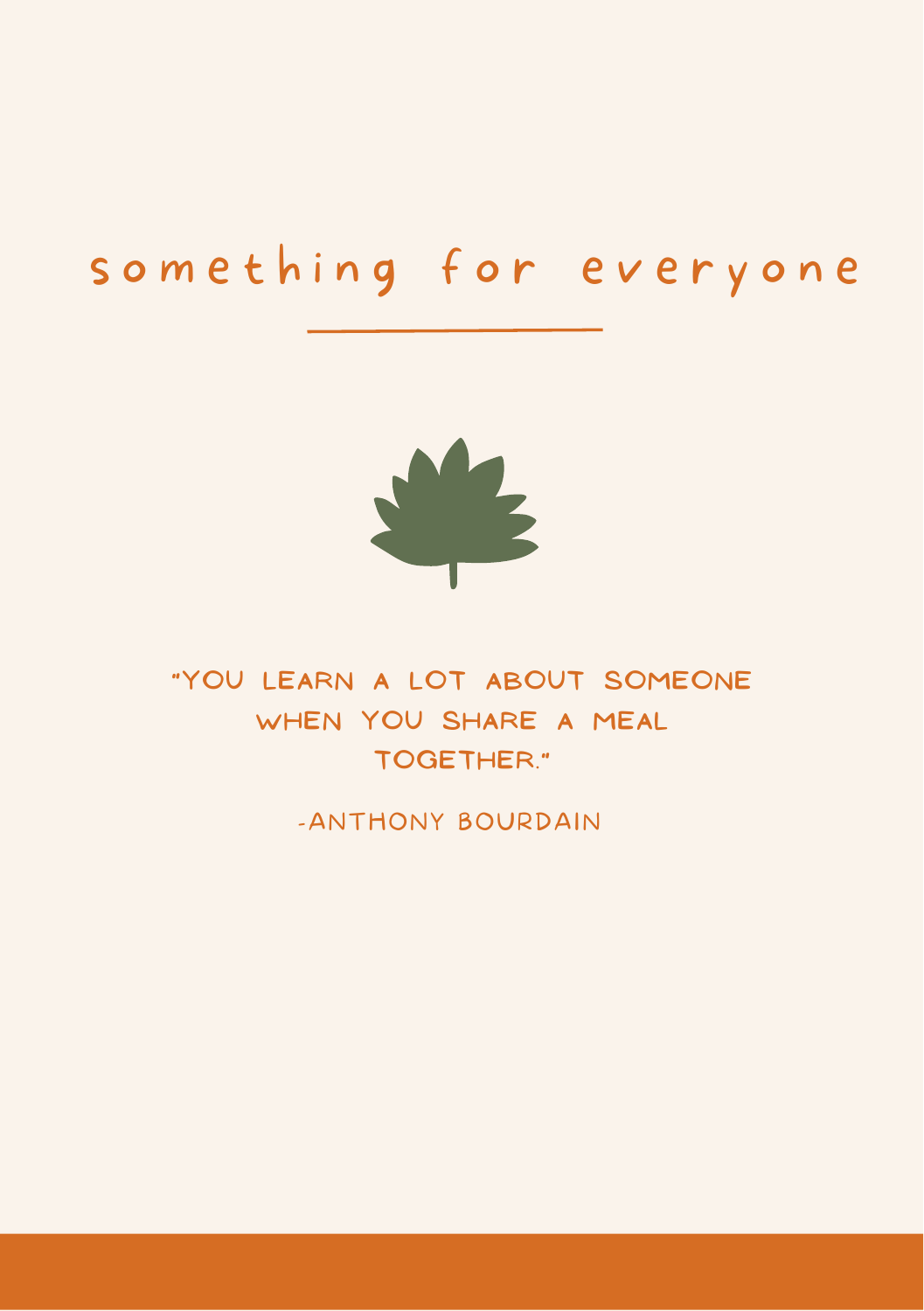8AM - 4PM

### **B R E K K I E**



**CASA SHAK WITH BURRATA (SHAKSHUKA)** 64 AED casa sauce | burrata cheese | roasted balsamic cherry tomato, shaved parmesan cheese | poached egg | sourdough | pesto sauce | basil leaves

74 AED homemade chicken rosemary sausages | baked beans | eggs any style | roasted mushies | halloumi | sourdough | avo | roasted cherry tomatoes | sautéed kale | bacon | dukkah **FARMERS MARKET BREAKY** N

sourdough | chunky avo | crumbled feta | sumac | pesto | mixed greens | spicy dukkah | pomegranate V **ANOTHER AVO TOAST** 60 AED

sourdough bread | almond butter | sliced banana | chia seed | goji berries | maple tahini sauce | date syrup V **BANANA NUT TOAST** 58 AED

**MYOCUM BENEDICT**

N

N

soft butter toasted bun | 2 poached eggs | chicken sausage | onion & thyme jam | wilted red spinach | hollandaise sauce | smoked paprika

#### 66 AED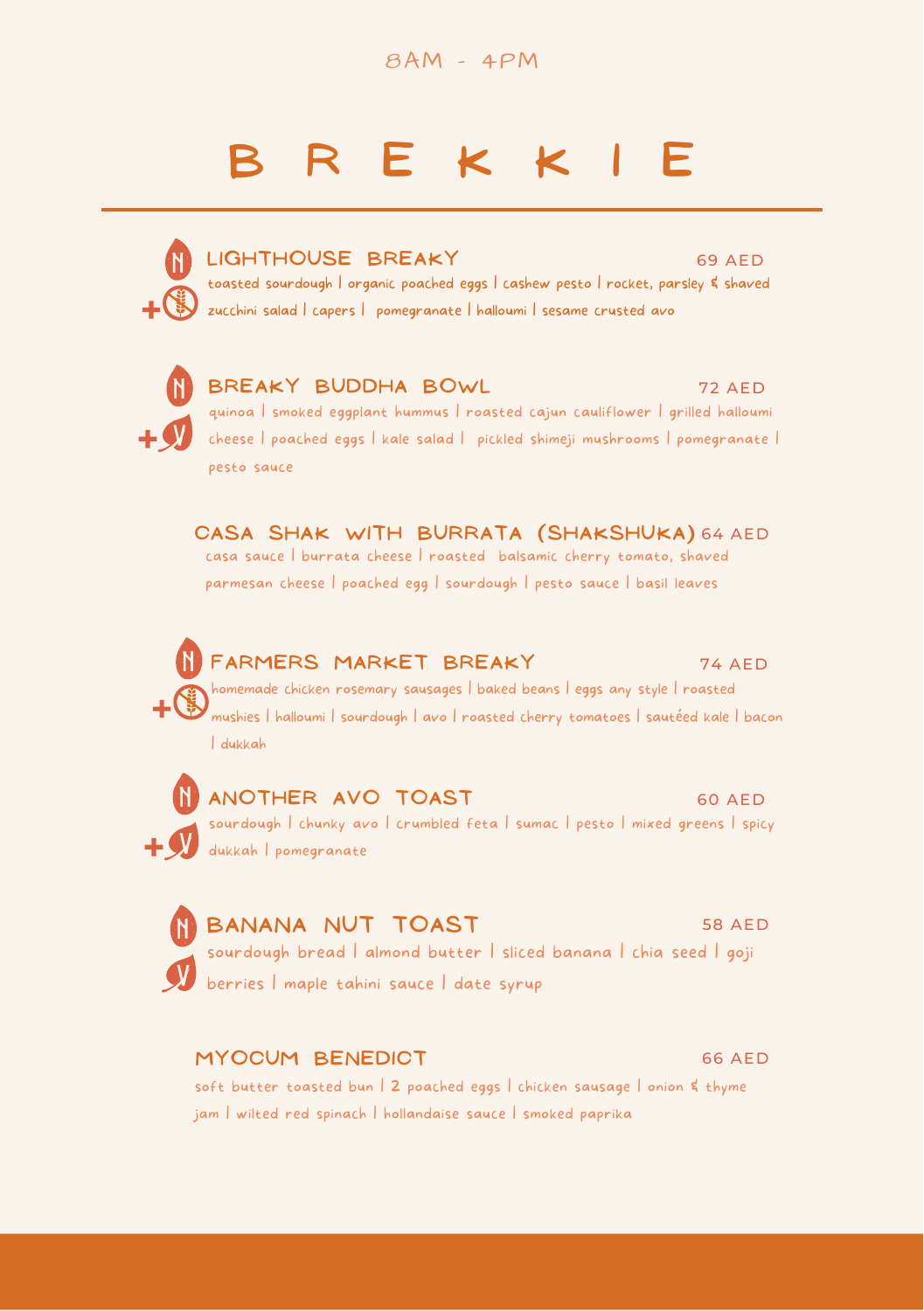**VEGAN BREAKFAST BURRITO** tortilla bread | bbq beans | scrambled tofu | chipotle cashew cream cheese | sautéed portobello | sliced avo | salsa verde | kale V 68 AED N

**ROAST BEEF TOAST** 64 AED

sourdough | honey mustard | roast beef | fried egg | horseradish salt | sautéed asparagus

### **S W E E T T O O T H**



N

N

V

N

**RASPBERRY STACK** 62 AED

vegan pancakes | mixed berries | vegan cream cheese | oat crumble | plum Sauce | coconut flakes | fresh mint

**THE VERY BERRY TOAST** 58 AED brioche french toast | plum sauce | mixed berries | coffee mousse | cinnamon butter | walnut crumb

**HIGH ON ACAI** 55 AED

amazonian acai | mango | banana | berries | homemade granola | goji berries | coconut flakes

**CREATE YOUR OWN GRANOLA BOWL** 52 AED homemade granola & oats | choice of milk or yoghurt | choose five: berries | banana | passion fruit | plum | peanut butter | nutella | goji berry | coconut flakes | maple walnut | chia seed

| ADD ONS                                                                       |               |
|-------------------------------------------------------------------------------|---------------|
| sautéed mushrooms   sautéed kale   marinated feta   halloumi   berries 12 AED |               |
| eggs your way I choice of bread   avo   homemade hashbrowns                   | <b>15 AED</b> |
| vegan hungarian sausage   chicken sausage   turkey bacon                      | <b>19 AED</b> |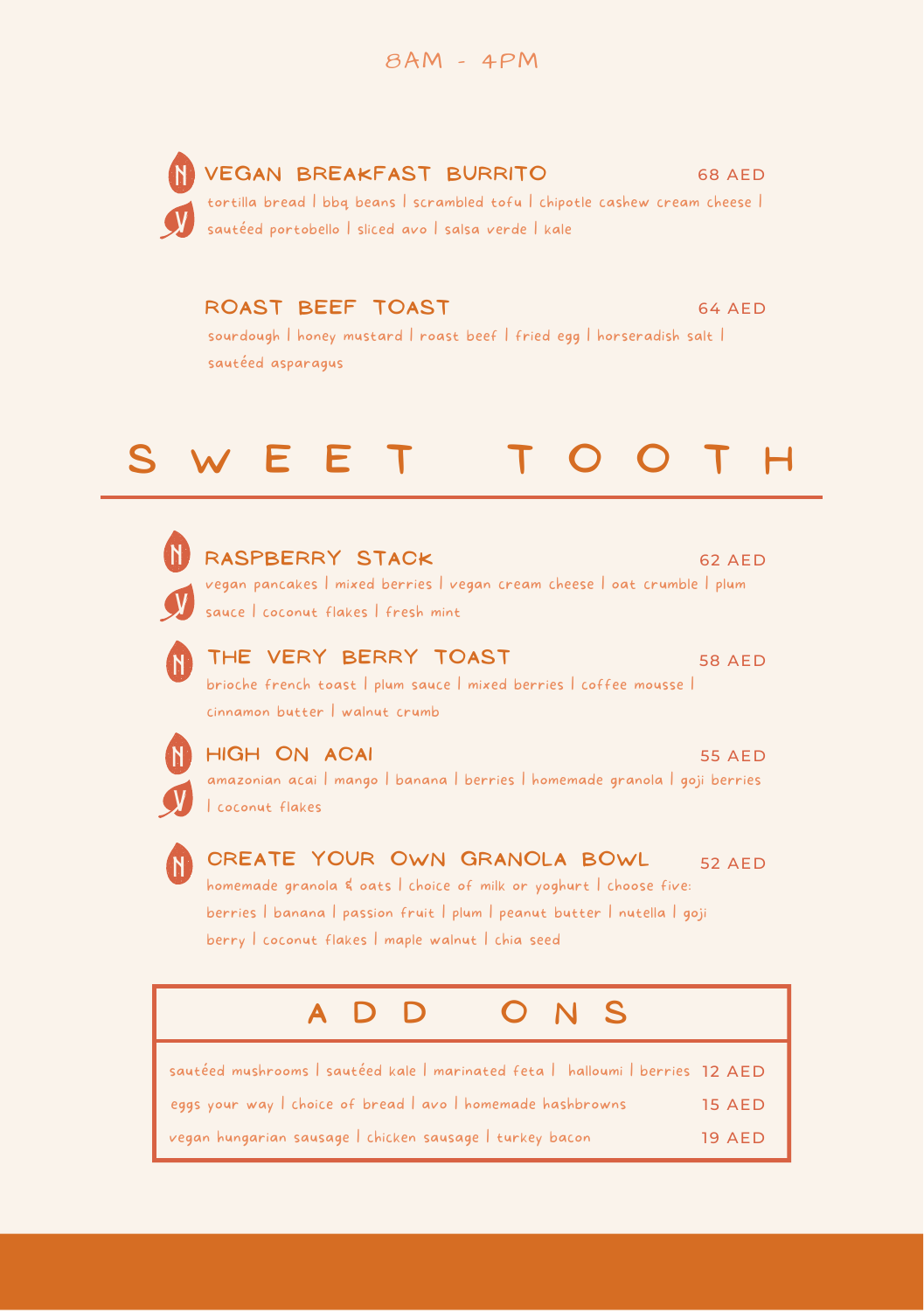

### **M A I N S**

66 AED

66 AED

60 AED



### **PACIFIC POKE**

choice of tofu or chicken | salmon or vegan chicken +12AED sushi rice | pickled beets | edamame | avo | nori chips | wakame | pickled ginger | carrot | sriracha mayo | wasabi dressing | roasted almonds & sunflower seeds



### **LOUI'S MI GORENG**

choice of tofu, satay chicken or vegan chicken +12AED | indomie | carrot | capsicum | cabbage | spring onion | fresh coriander | chili sambal | crushed peanuts | satay sauce



### **NASI GORENG**

choice of tofu, chicken or vegan chicken +12AED | fried rice | mixed veggies | spring onions | tomato | cucumber | option of fried egg

**MEDITERRANEAN BOWL** V

### poached salmon marinated in mix herbs | mixed green salad | cucumber | cherry tomato | red onion | chickpeas | feta cheese | avo | pickled beetroot | maple walnut | tzatziki | alfalfa sprout

### V

### **SHAWARMA BOWL**

#### 68 AED

72 AED

turmeric basmati rice | green salad | pomegranate | cherry tomato | cucumber | pickled onion | marinated chicken in mixed herbs | grilled halloumi cheese | crispy chickpea | garlic tahini sauce | sliced avo

### **BEEF BOLOGNESE**

72 AED

tagliatelle | burrata cheese | lemon zest | chili flakes | fresh basil | bolognese | pesto oil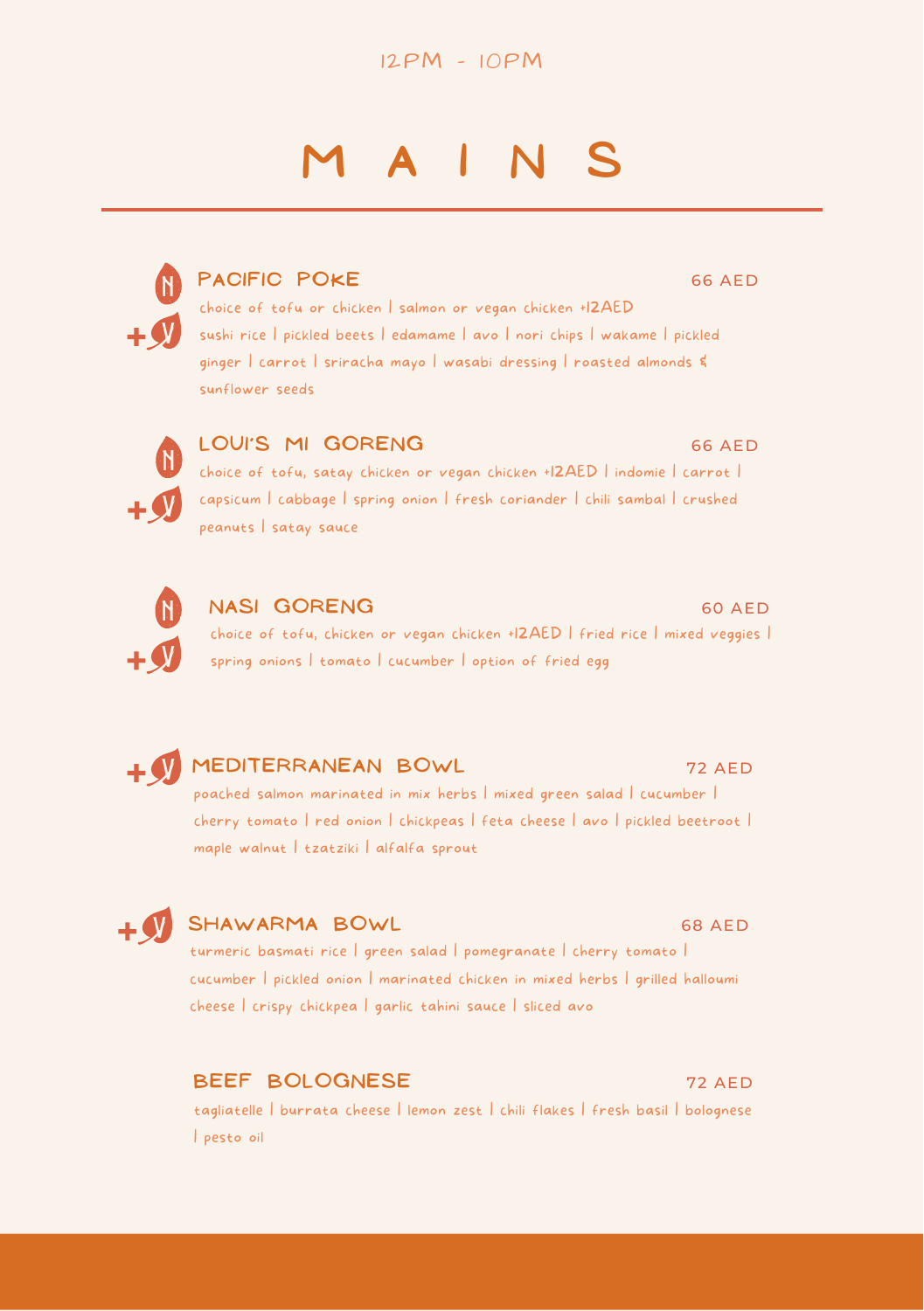

### **F E E L I N G P E C K I S H**

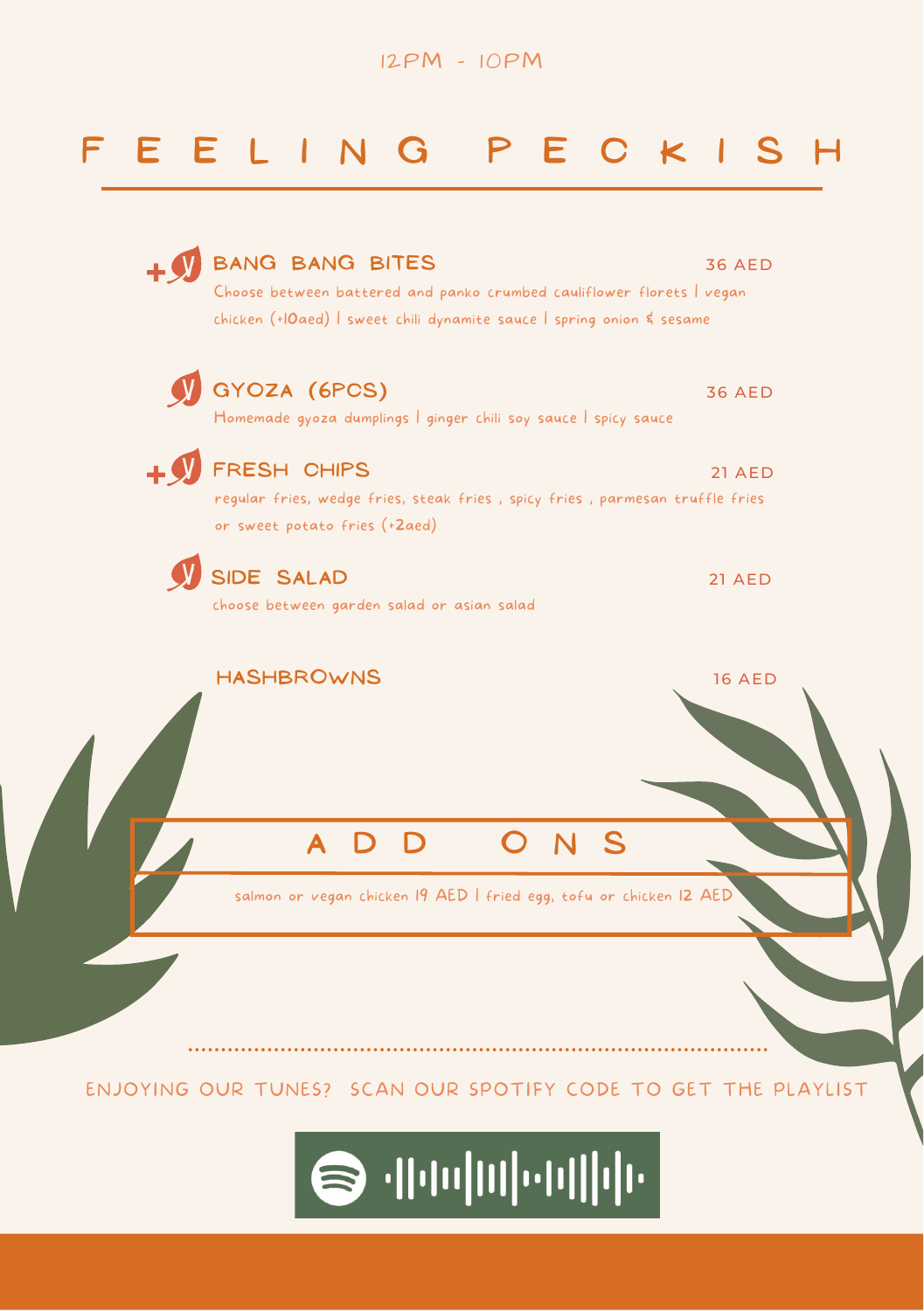### **B E T W E E N B R E A D**

#### **GRILLED RUEBEN SANDWICH**

66 AED

homemade corned beef | sauerkraut | swiss cheese | mustard | pickled gherkins | russian dressing | choice of side

#### **MYOCUM PORTOBELLO BURGER** roasted marinated herb portobello | rocket lettuce | vegan basil pesto | 67 AED y '

vegan parmesan cheese | roasted capsicum | caramelized onion | avo | tomato | truffle vegan mayo | brioche bun | choice of side



**' I CANT BELIEVE ITS NOT CHICKEN' SANDO** V <sup>67</sup> AED vegan myocum chicken | tonkatsu sauce | vegan aioli | pickled cucumber |

brioche bread | served with potato wedges | asian salad | sesame dressing

### **BAJA TACO'S** battered mahi mahi | mixed cabbage | tomato pomegranate salsa | charred corn | chipotle mayo | coriander | pickled mango

## **S A L A D S <sup>B</sup> <sup>O</sup> <sup>W</sup> <sup>L</sup> <sup>S</sup> &**



**SAMURAI BOWL** 66 AED

choice of tofu or chicken | salmon or vegan chicken +12aed brown rice | soy sautéed mushrooms and walnuts | edamame bok choy salad | roast pumpkin | pickled ginger | avo | sesame ginger dressing

#### **ASIAN CAESAR**

baby gem lettuce | shaved parmesan cheese | grilled turkey bacon | sliced radish | wakame | kale chips | white and black sesame seed | adobo soy boiled egg | asian caesar dressing



**FIG** SALAD 52 AED rocket | baby spinach | maple walnuts | grilled figs | micro greens | parmesan | lemon vinaigrette dressing

#### 64 AED

66 AED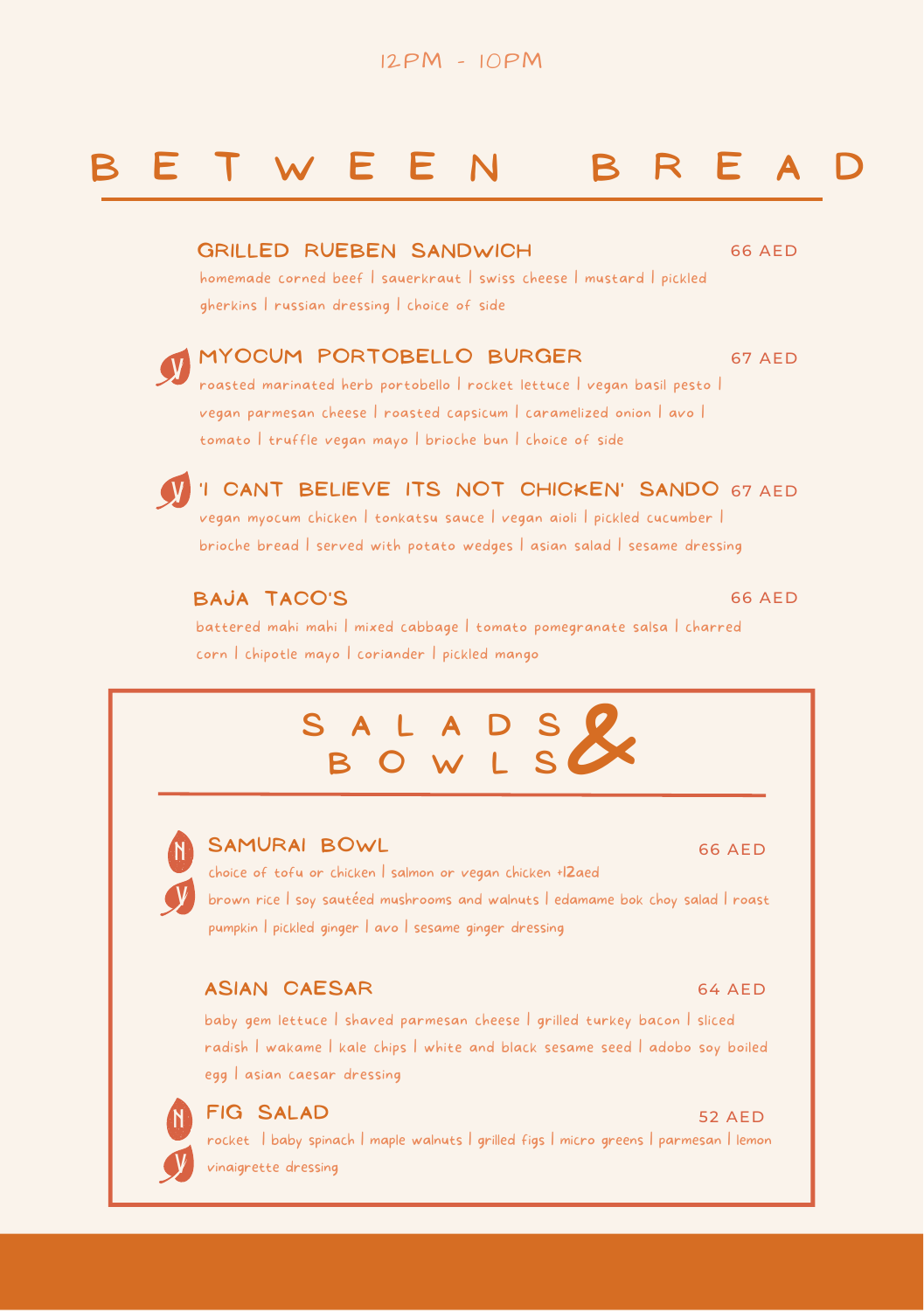### 8AM - 10PM

### **F O R T H E K I D D O ' S**

 **I E** eggs | toasted sourdough | chicken sausage **MINI PLATE**

- **KK**mashed avo | toasted sourdough **AVO TOAST (V)**
- **B** syrup I berries I oat crumbs **R** charcoal) | vanilla ice cream | maple **E STACK ATTACK (N)** stack of pancakes (with or without

soft bun | chicken breast | mayo | cheese | lettuce | fries **CHICKEN BURGER A I N**  $\Omega$ 

indomie goreng noodles | mixed veg | grilled chicken or tofu **MINI ME (V+)**  $\Sigma$ 

#### ALL FOR 29 AED

### **T R E A T Y O U R S E L F**

#### **THE BABY VERY BERRY**

crisp and buttery, fresh croissant mini brioche french toast | caramelized 14 AED banana & plums | coffee mascarpone | walnut oat crumble | plum sauce 32 AED

### **LARGE COOKIES (1PC)**

|                          | choose between chocolate chip, milk |  |               |
|--------------------------|-------------------------------------|--|---------------|
| chocolate walnut cookies |                                     |  | <b>16 AED</b> |

#### **SMALL COOKIES (1PC)**

a delicious fudgy brownie cookie 12 AED

**PLAIN CROISSANT**

choose from: almond or cheese **FLAVOURED CROISSANT** 17 AED

fresh croissant stuffed with milo 17 AED mousse | strawberries **MILO CROISSANT**

**SPANISH LATTE CAKE** 32 AED

### **ASK OUR FRI ENDLY ST AFF WHA T OTHER AMA Z IN G DESSERTS WE HAVE ON ROT A T ION**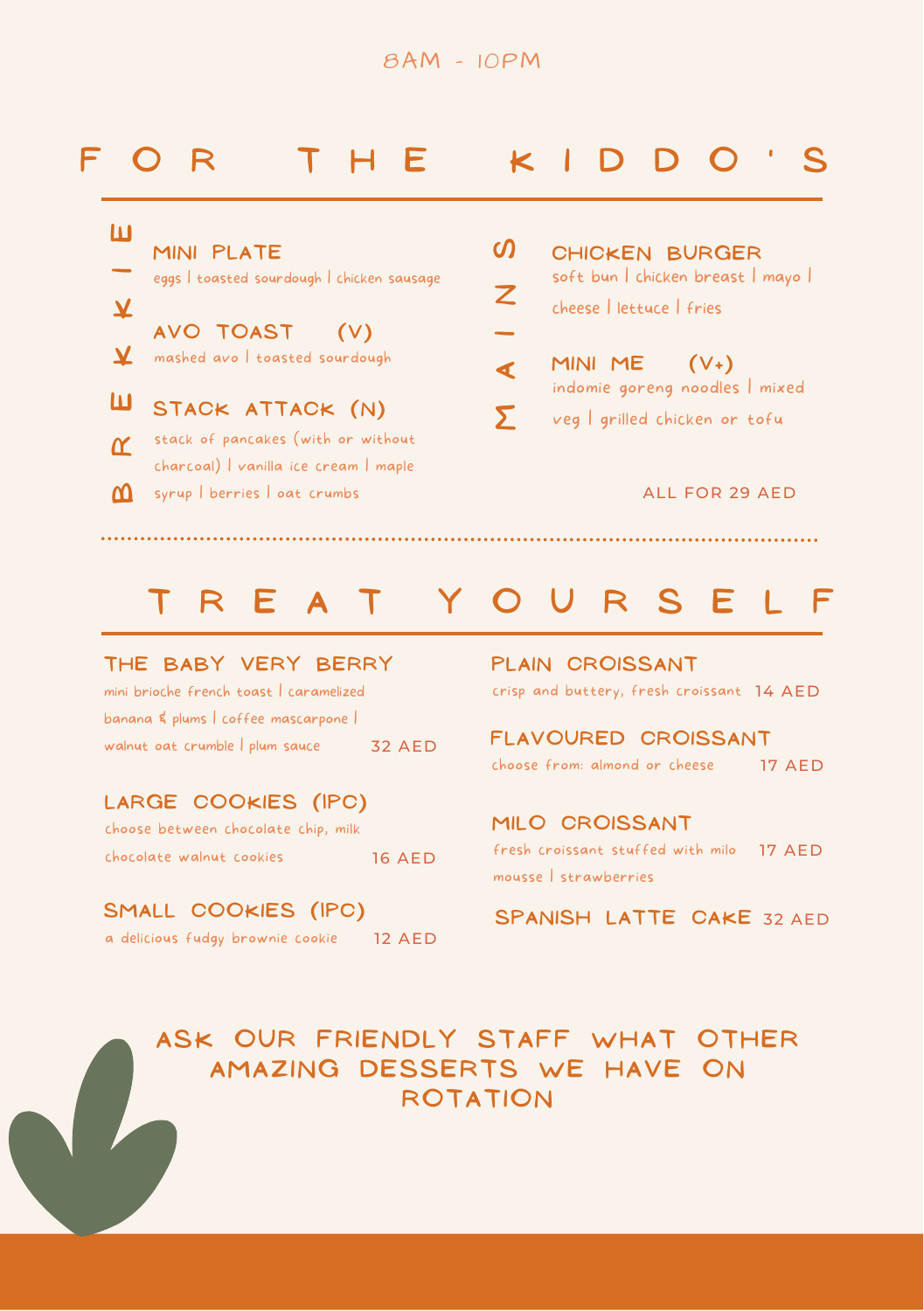

### **D R I N K S**

+4AED FOR OAT, ALMOND, SOY, COCONUT MILK

### **COFF E E**

| Flat White    | <b>23 AED</b> |
|---------------|---------------|
| Spanish Latte | <b>26 AED</b> |
| Cortado       | 20 AED        |
| Cappuccino    | 24 AFD        |
| Cafe Latte    | <b>24 AED</b> |
| Piccolo       | <b>20 AED</b> |
| Macchiato     | <b>20 AED</b> |
| Mocha         | 24 AFD        |
| Baby Chino    | FREE          |
| Aeropress     | 28 AED        |
| Espresso      | <b>18 AED</b> |
| Long Black    | <b>18 AED</b> |
| V60           | <b>30 AED</b> |
| Special V60   | 35 AFD        |

 $\sim$  **TEA** $\sim$ 

#### **FROM THE LEAF** 25 AED

English Breakfast Green Sencha Lemon & Ginger Moroccan Mint Sweet Chamomile Rooibos Vanilla Earl Grey

### **ICED TEA** 32 AED

### **GRAPEFRUIT CHAMOMILE (V)**

sweet chamomile tea | cold pressed grapefruit | orange juice | simple syrup

### **RASPBERRY LEMONGRASS (V)**

moroccan mint tea | homemade lemongrass syrup | raspberry | lemon juice

### **SOMEWHERE IN THE SUN (V)**

rooibos vanilla tea | passion fruit | pineapple juice | lime juice | stone fruit spice syrup



GRAB LIFE BY THE BEANS

N= NUTS, GF = GLUTEN FREE, V=VEGAN ALL PRICES ARE IN UAE DIRHAMS INCLUSIVE OF 5% VAT

### **HOt BEVVI ES**

**TURMERIC LATTE** homemade turmeric mix | 26 AED

choice of milk

**MILO HOT CHOCCY** 26 AED milo | choice of milk

**CHAI LATTE** 26 AED

choice of milk | home made chai syrup

**MATCHA LATTE** 26 AED

choice of milk | matcha powder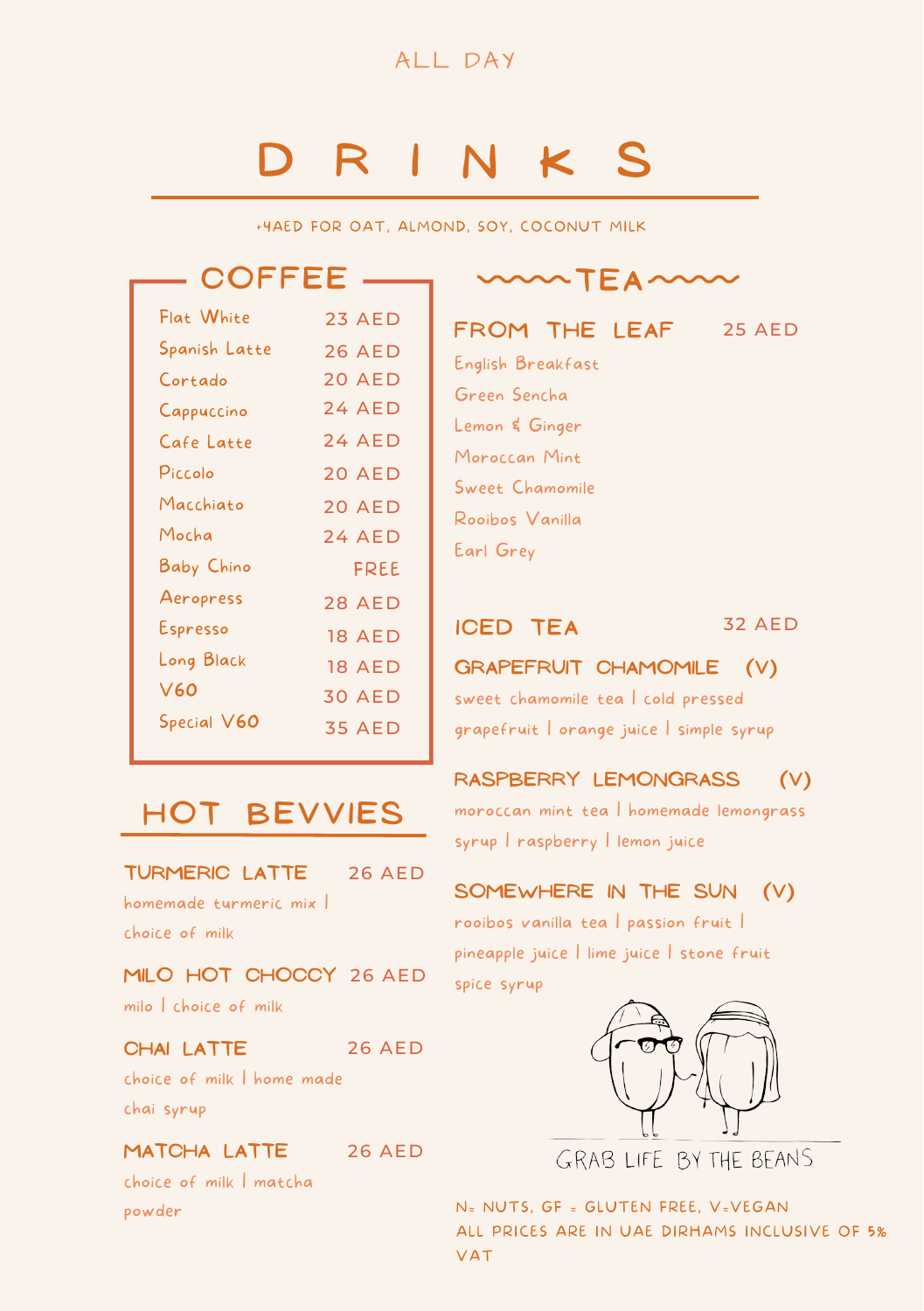### ALL DAY

| COLD BREW CREATIONS                                                      | $32$ AFD |  |  |  |
|--------------------------------------------------------------------------|----------|--|--|--|
| MAKE IT A NITRO COLD BREW FOR +4AED                                      |          |  |  |  |
| REGULAR COLD BREW (V)                                                    |          |  |  |  |
| GRASSHOPPER (V)<br>lime   lemongrass   soda water   cold brew            |          |  |  |  |
| RED DRAGON (V)<br>stone fruit spice syrup I ginger beer I cold brew      |          |  |  |  |
| MILKY WAY<br>stracciatella gelato   homemade nutella   milk   cold brew  |          |  |  |  |
| BUZZED LEMONADE (V)<br>cold brew   lemon   simple syrup   soda           |          |  |  |  |
| CARAMELLO KOALA<br>cold brew I milo I home made caramel sauce I oat milk |          |  |  |  |

### $MAFFOGATO^*$

**OUR ORIGINAL (N)** vanilla gelato | anzac crumble | espresso 32 AED 32 AED

**DON NUTELLA (N)** stracciatella | homemade Nutella | dark chocolate | espresso 32 AED

**COCONUT**

coconut gelato | coconut chips | cinnamon |espresso

### **SHOTS**

**CHARCOAL CLEANSE (V)** 7 AED activated charcoal | lemon juice | maple syrup

**SPIRULINA CHRONIXX (V)** 7 AED spirulina | green apple | mint

**K.O.** turmeric | lemon juice | ginger |maple 7 AED

### **HOUSE MI X ES**

**MULLUMBIMBY (V)** lychee | cloudy apple | mint

### **RUSH COURT (V)**

pineapple juice | peach | lime | mint | simple syrup

#### **GINGER NINJA (V)**

ginger juice | lemon juice | simple syrup | soda water | mint

### **ORGANIC LEMONADE (V)**

lemon juice | soda water | mint | sugar syrup

34 AED